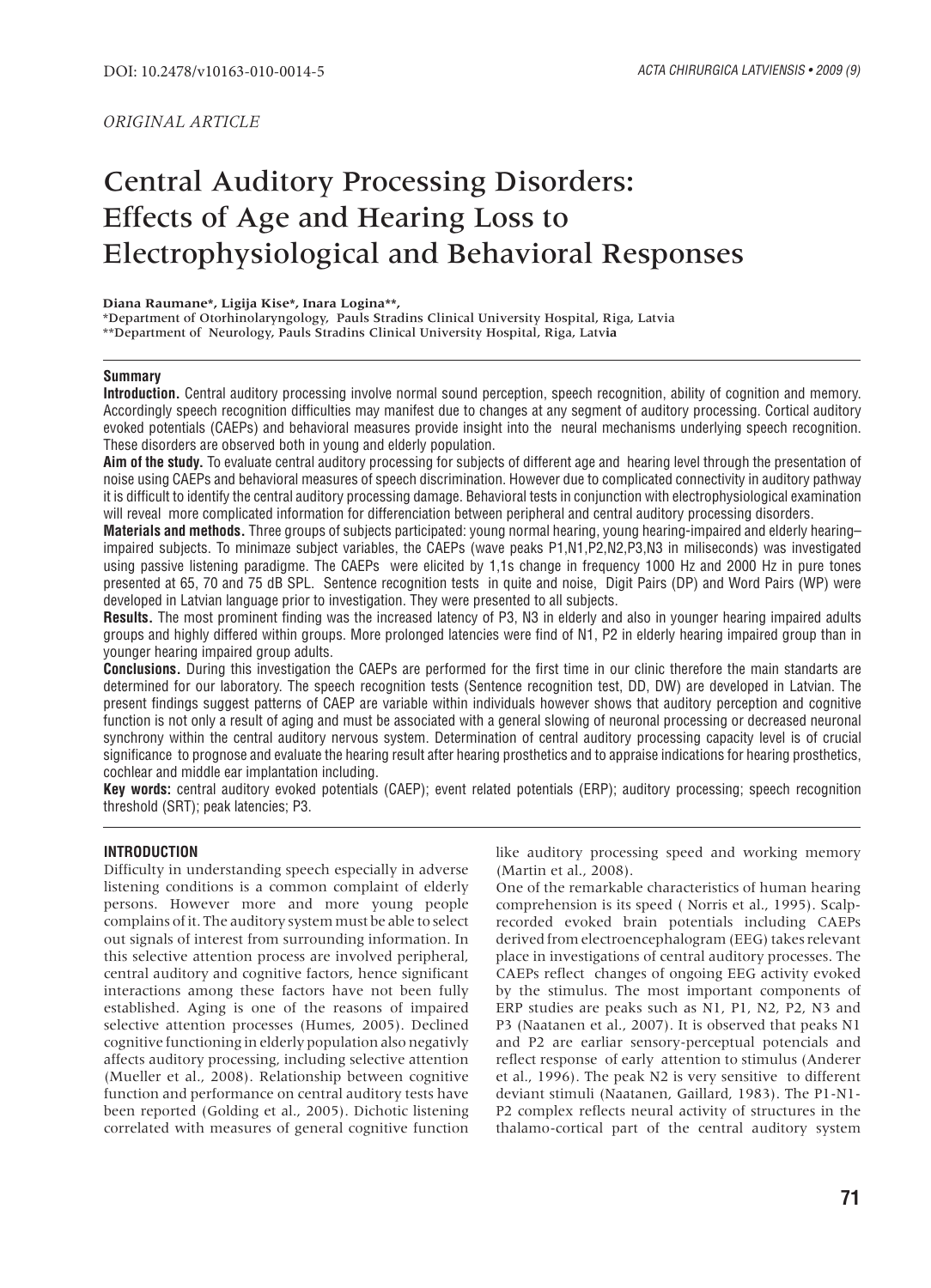in response to acoustic changes (Martin et al., 2008). Later components N2 and P3 show endogenous or cognitive stages of the auditory processing (Naatanen, 2007). Auditory event related potential and behavioral investigations often have focused to examination of either age or age-related hearing loss.

The aim of the current study was to investigate the effects on CAEPs in young and elderly listeners suffering of speech recognition difficulties and to study the differences between this lesion in elderly and younger adults groups. Furthermore, it is important to determine how ERP waveforms are related to behavioral performance. Hence this study may reveal correlation between speech recognition scores and CAEPs speed.

## **MATERIALS AND METHODS**

## *Subjects*

Three groups of right-handed human subjects were included: 12 younger patients (YHI; aged 24-32 years, 6 males and 6 females ) and 14 older (EHI; aged 52-65 years, 9 males and 10 females), and 12 control subjects (NH; aged 22-28 years, seven males and five females). All participants of the study were native-Latvianspeaking, with no history of otological or neurological disorder and nobody report having tinnitus at the time of testing.

All control subjects had air and bone conduction hearing thresholds of no more than 15 dB hearing loss in the range between 125 and 8000 Hz. Pure tone thresholds for both patient groups varied from mild to moderate bilateral sensoneural high-frequency hearing loss.

Pure tone thresholds and speech recognition tests were measured with a Madsen OB 922 clinical audiometer calibrated to appropriate ANSI standarts (ANSI S3.6.2004) and equipped with TDH-39 headphones. Thresholds were measured in 5-dB steps.

Prior to test sessions tympanometry was performed to exclude middle ear functionating disorders. The auditory brainstem evoked potential responses (ABR) were determined at three intensities (60, 65 and 75 dB) and the latencies of the fifth wave of the ABR (ABR V) were within norms (SD=0.1-0,2; ABR V latencies 5,4- 5,57ms) for all participants in three groups (Fig.1).

The patients and the control subjects were fully informed about the experimental procedures in accordance with the decision of the Ethical Committee of Riga Stradins University.



**Fig. 1. Mean latencies (ms) of the fifth wave of auditory brainstem response for normal-hearing subjects (NH), elderly hearing-impaired subjects (EHI) and young hearing-impaired subjects (YHI) in stimulus intensities of 65,70 and 75 dB in noise** 

Speech recognition tests

Speech recognition tests (Sentence recognition test, word pairs (DW), digit pairs (DD)) were developed in Latvian prior to this study. Testing was conducted in a sound treated room. Testing lasted two hours including two breaks of 15 minutes.

Sentence recognition test (SRT) was developed in Latvian (Plomp and Mimpen,1979; Gelfand, 1998). The test material consists of ten short everyday sentences consisting of five or six words presented in quite and in background noise which increases the speech level for 20 dB. The listener is asked to repeat the last word of the sentence. The procedure is continuing increasing or decreasing the speech intensity level by 5 dB in accordance to whether the final word is recognized or not. The S/N ratio for 50 % of the identified final words was detected. Two lists of the SRT were presented monaurally to both ears. The results of the right ear were analized. E<br>  $\frac{2}{5}$  5.8  $\frac{1}{5}$   $\frac{1}{5}$   $\frac{1}{5}$   $\frac{1}{5}$   $\frac{1}{5}$   $\frac{1}{5}$   $\frac{1}{5}$   $\frac{1}{5}$   $\frac{1}{5}$   $\frac{1}{5}$   $\frac{1}{5}$   $\frac{1}{5}$   $\frac{1}{5}$   $\frac{1}{5}$   $\frac{1}{5}$   $\frac{1}{5}$   $\frac{1}{5}$   $\frac{1}{5}$   $\frac{1}{5}$   $\frac{1}{5}$   $\frac{$ 

Word pair test (DW) in Latvian (Baran and Musiek, 1999; Jerger et al., 1993) consists of two-syllable words, the first of syllables of each word of the pair are similar. Five word pairs consisted of 10 words were presented. In addition simultaneously to rihgt and left ear one word of the pair was presented. The listener is asked to repeat each word. The number of identified words in percentage is fixed as a recognition score.

Digit pair test (DD) in Latvian (Musiek, 1983; Kimura, 1961a, 1961b) consists of two one-digit number. One pair of digits consists of similar syllable words (one, two or three) arranged in five pairs, ten words at all. Like in previous test simultaneously to every of ears one word of the word pair was presented. Partcipant must repeat each comprehended word and recognition score was determined in percentage.

# **Stimuli**

For electrophysiological tests were used pure tones. The standart click stimuli were 1000Hz and 2000Hz pure tones with rise/fall times of 7 ms and duration of 700 ms in quite and in contralateral noise. The tone was presented at three intensity levels: 60, 65 and 75 dB SPL to the right ear and the noise 40 dB SPL to the left ear through TDH-39 earfones with S/N ratio 0 dB.

The tone was presented at three intensity levels: 60, 65 and 75 dB SPL to the right ear and the noise to the left ear that was 40 dB SPL lower then the current stimulus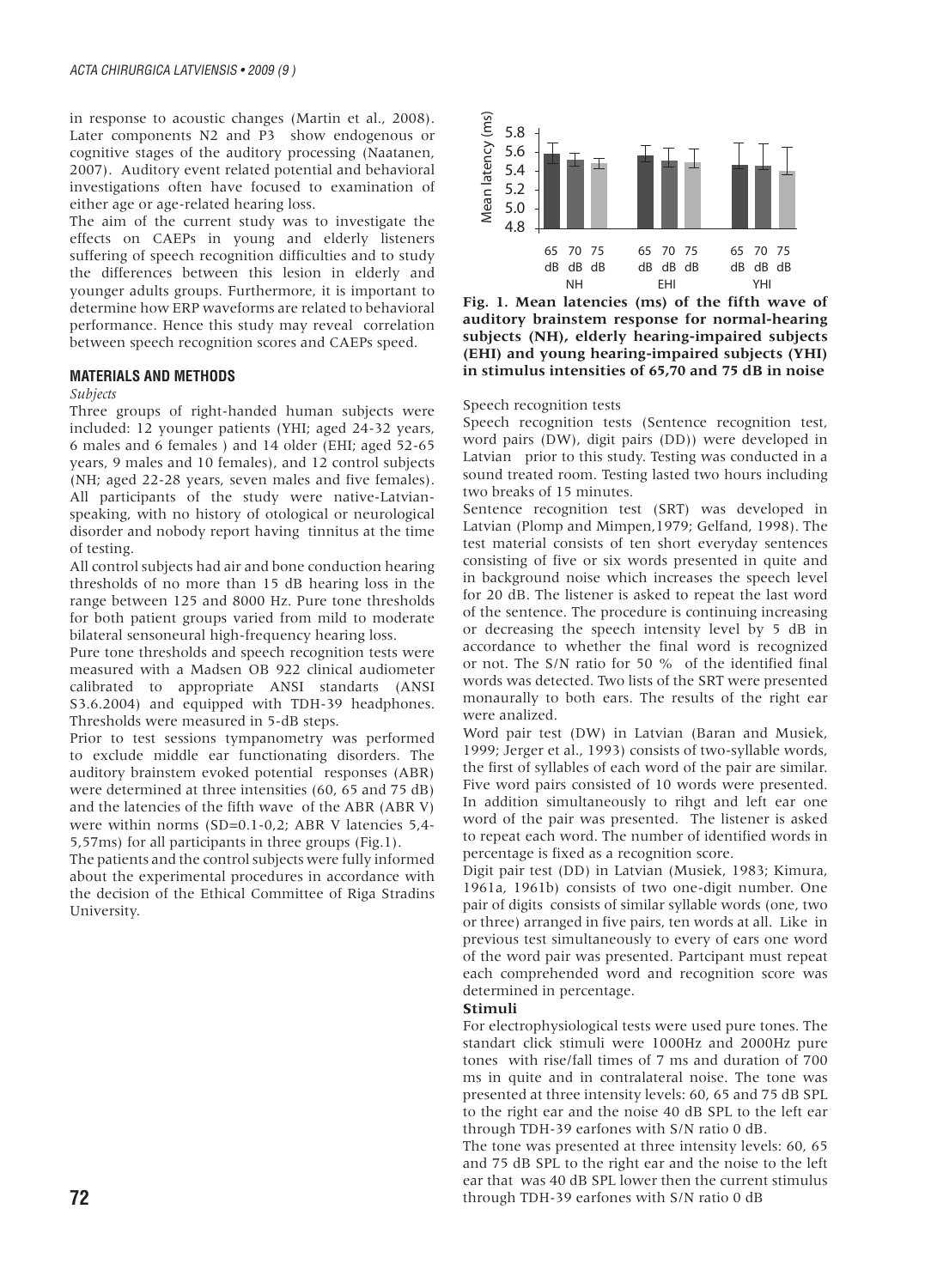#### *Auditory evoked potential recordings*

The auditory evoked potentials were obtained using two chanell recording configuration GNOtometrics EP Charter system connected with sound source with TDH-39 earphones. Surface EP electrodes were placed at the T3, T4, left mastoid (LM), right mastoid (RM) accordding to the International 10/20 system (Jasper, 1958). One electrode placed at the low forehead served as a ground electrode. Impedance was kept below 5  $k\Omega$  and was controlled during the recording session. Auditory evoked potential waves were digitally bandpass filtered at 0,1-30 Hz.

#### *Procedure*

Testing was conducted in a sound-treated room. During CAEP recordings subjects sat comfortably and read quietly. Testing lasted around two hours with 5 min brakes without auditory stimulation. Responses were averaged across a 500ms time window (100-ms prestimulus period and 400-ms post stimulus period). Epochs with artifact measuring in excess of 50  $\mu$ V were excluded from average waveform. Acquisition was 1024 sweeps, every sweep time was 10 ms and rate 1,1/s. *Data analyses*

For each subject and condition averages were created. P1,N1,P2, N2,P3,N3 peak latencies and amplitudes were determined. The group average waveforms (Fig.1) were used to appoint latency segments to detect the CAEP peaks (Picton et al., 1984). The P1-N1-P2 are lokalizated in time window within 200 ms, where P1 and P2 are positive peaks and N1 is the greatest negativity between them. Positive peak P3 originates around 300 ms after onset of stimuli. Negative peak N2 was identified after prominent peak P2 but N3 follows after P3. Peak amplitudes were calculated relative to baseline, and peak latencies to stimulus onset. ERP amplitudes, latencies and behavioral measures were analyzed by ANOVAs, the associations between ERP and behavioral measures were investigated using Pearson's product-moment correlations.

#### **RESULTS**

#### *Speech recognition tests*

The average S/N ratio of the SRT test in noise was 0,8 dB (SD  $\pm$ 2.6 dB) for NHI, 7 dB (SD  $\pm$  9,8 dB) for YHI and 9  $dB(SD \pm 5,4)$  for EHI. The NH group had significantly smaller S/N ratio compare with YHI and EHI group (p<0,05). Variability of discrimination thresholds were larger in elder hearing impaired group however no reasonable differencies between YHI and EHI groups (Fig.2). Word and digit discrimination scores were significantly lower in young (YHI) and elderly hearing-impaired (EHI) groups in comparison with normal hearing (NH) subjects. The mean scores of digit discrimination (DD) was 95% (SD± 5,3) and word discrimination (DW) was  $90\%$  (SD $\pm$  6,7) for the NH; DD was 64,5% (SD± 10,1) and DW was 59,5% (SD± 14,6) for the EHI; DD was 70.0% (SD±13,5) and WD 65,5%  $(SD±14,2)$  for the YHI (Fig.3). Results of the behavioral measures reveal speech discrimination decreased level in both hearing impaired groups (p<0.05).



**Fig. 2. Speech recognition threshold (dB) in quite (SRT50%) and in noise (SRT50%N) for normalhearing subjects (NH), elderly hearing-impaired subjects (EHI) and young hearing-impaired subjects (YHI)**



**Fig. 3. Digit pair test (DD 55dB) and word pair (DW 55dB) recognition scores (%) for normal-hearing subjects (NH), elderly hearing-impaired subjects (EHI) and young hearing-impaired subjects (YHI)**

*Electrophysiological data: latency and amplitude characteristics*

Similar response patterns were observed of other subjects for click stimuli at three intensities of 65, 70 and 75 dB SPL in presence of baskground noise 40 dB. The components P1, N1 and P2 represent earlier stages of auditory processing more sensitive to physical factors and can be evoked without attention. The average peak latencies in each subject group are shown in Fig.4. Waveforms clearly reflects a prominent negative peak N1 and positive peaks P1 and P2. According to analysis of ANOVA the latencies and amplitudes of peaks P1 and P2, were not significantly dependent to change of stimulus intensity or attendance. Results from these peaks were not of great diference between groups (p<0,005).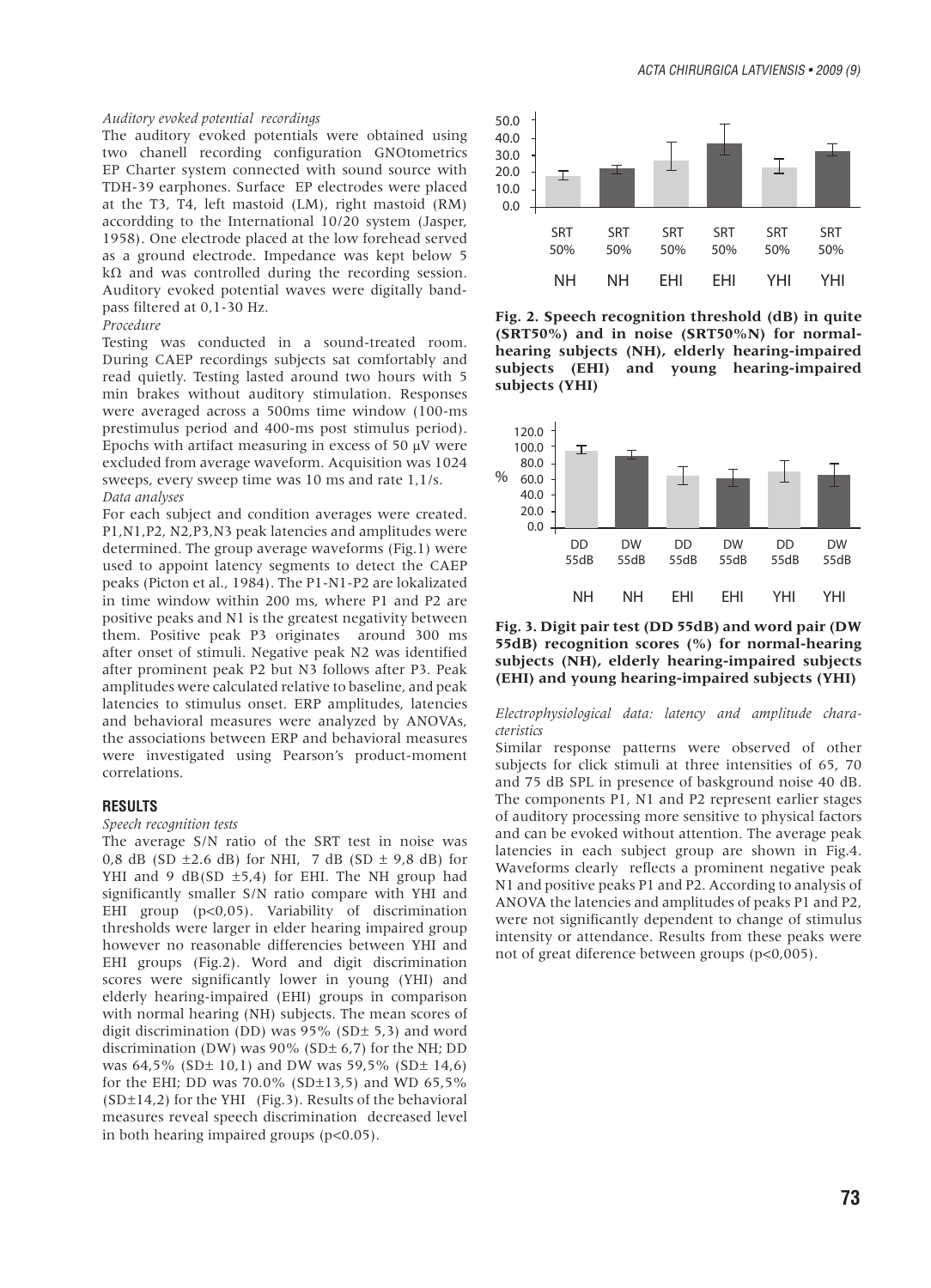



**Fig. 4. Mean latencies (ms) of peaks P1, N1,P2, N2, P3 and N3 for normal-hearing subjects (NH), elderly hearing-impaired subjects (EHI) and young hearing-impaired subjects (YHI) in stimulus intensities of 65,70, and 75 dB in noise** 

More sensitive to attention level and signal intensity and noise was component N1. Latencies increased and amplitudes decresed in noise and without attention in YHI and EHI groups (p<0,005). P3 and N2 peaks are significantly smaller between NH and both hearingimpaired groups, in same cases very difficult to identify. Attention increases the amplitude of the N2 (p<0,05). The main effect in subject groups was observed on latencies of P3. Responses in YHI and EHI group were significantly longer in comparison with NH group (p<0.005) and these latences did not differ in YHI and EHI groups. Waveform for one of subjects of YNH group at signal intensity 70 dB SPL is shown in Fig.5.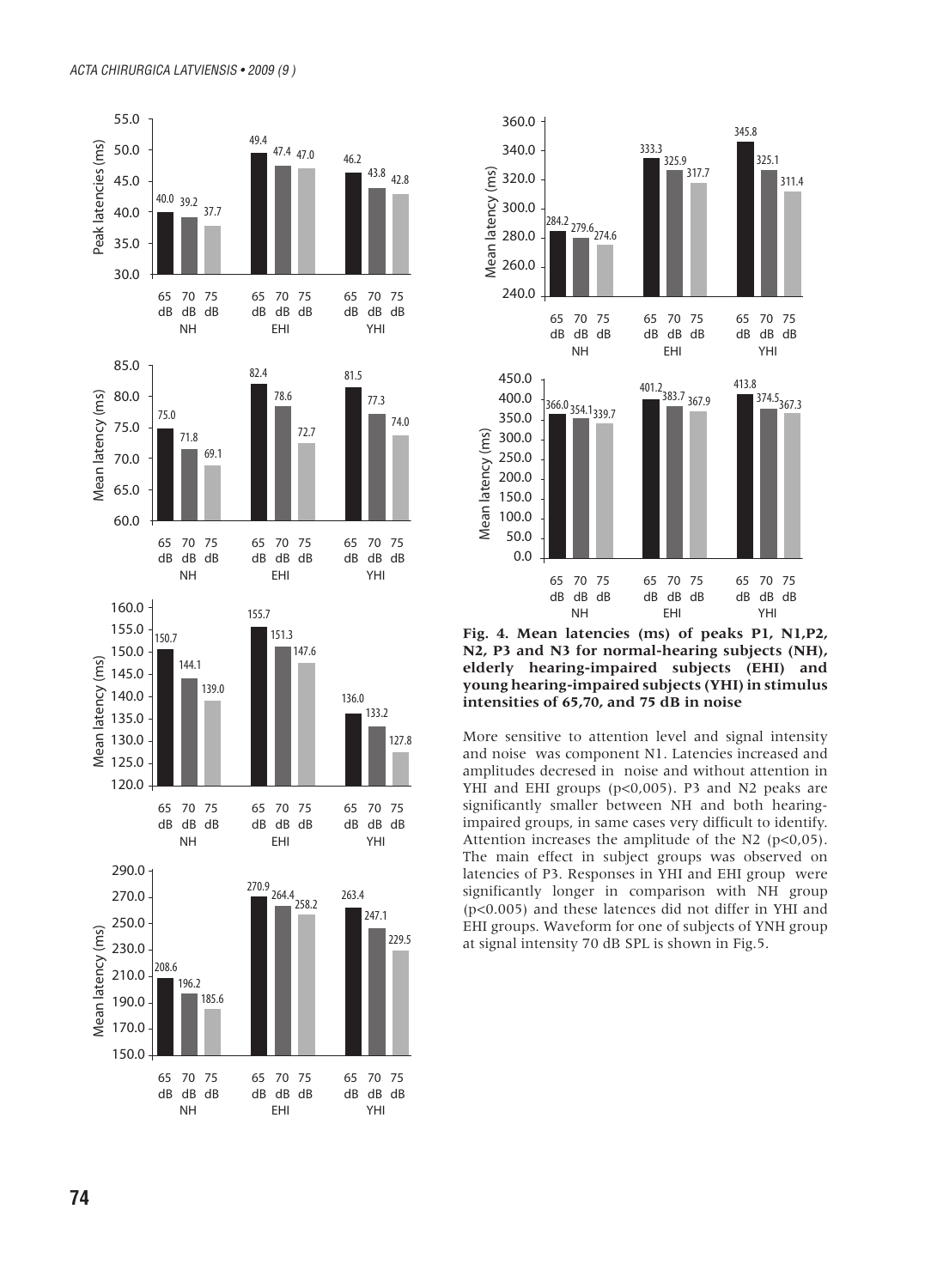

#### **Fig. 5. Waveform for YHI subject at signal intensity level 70 dB SPL**

## *Correlation between ERP and behavioral measures*

The relationship between CAEP measures (P3 latences) and behavioral measures (SRT, S/N ratio, DW, DD) of speech discrimination performance was studied using Pearson's product-moment correlations. The correlation coefficients are shown in Fig.6. The most considerable correlations were between P3 latencies and speech recognition threshold and word pair (DW) scores in young and elderly hearing impaired groups (R2=0,244;  $p < 0.05$ ).



**Fig. 6. Pearson's product-moment correlations coefficient between P3 latencies and speech recognition threshold (SRT), word pair (DW) and digit pair (DD) scores in young (YHI) and elderly hearing impaired (EHI) groups (R2=0,244; p<0,05)**

# **DISCUSSION**

Cortical auditory evoked potentials were recorded in response to periodic click stimulation at three intensities, in quite and presence of noise, and speech recognition scores were determined. The aim of this study was to investigate the age and hearing impairment influence to the different evoked potential components and speech recognition abilities. For this goal was determined intensity – latency characteristics, correlation between auditory evoked potential latencies and speech recognition scores in three participant groups. The main findings from this study is that the responses of definite CAEP components to noise and deviant stimulus intensity are different for normal hearing subjects in comparison with both hearing impaired subjects. Earlier peak P1, N1 and P2 latencies and amplitudes were not changed greatly between groups and within groups at different sitimulus intensity. The most considerable changes were observed for peaks N2 and P3. These peaks are very small or even absent unattended in, both hearing-impaired groups. They increase considerably if the listener is more attentive in all of tested groups (Naatanen,2004). Speech recognition abilities were significantly affected in hearing-impaired groups in comparison with normal hearing subjects. Recognition scores decreased significantly for DD and DW tests in less for SRT level in YHI and EHI groups in quite and more considerably in noise. These findings were rather similar in both hearing-impaired groups). P3 and N3 were significantly prolonged in elderly and younger hearing impaired adults. These later components P3 and N2 are connected with brain working memory (Stadler,2006) and ability of cognition. Accordingly speech recognition difficulties may manifest in these populations. These findings suggest that auditory signal recognition and discrimination is not only age-related hearing disorder. There is an evidence that CAEP may help to reveal processing disorders before they have manifest.

## **CONCLUSIONS**

- 1. During this investigation the CAEPs are used for the first time in our clinic therefore the mean standarts were determined for our laboratory. The speech recognition tests (Sentence recognition test, DD,WP) are developed in Latvian.
- 2. Based on the results from behavioral and electrophysiological measures hearing difficulties were observed in both, elderly and young hearingimpaired subject groups. All of CAEP components are affected by tone level and the presence of noise by apearing prolonged later CAEP components that confirm about slower speed of auditory information. The present findings suggest that patterns of CAEP are variable within individuals however shows that auditory perception and cognitive function is not only a result of aging and must be associated with a general slowing of neuronal processing or decreased neuronal synchrony within the central auditory nervous system.